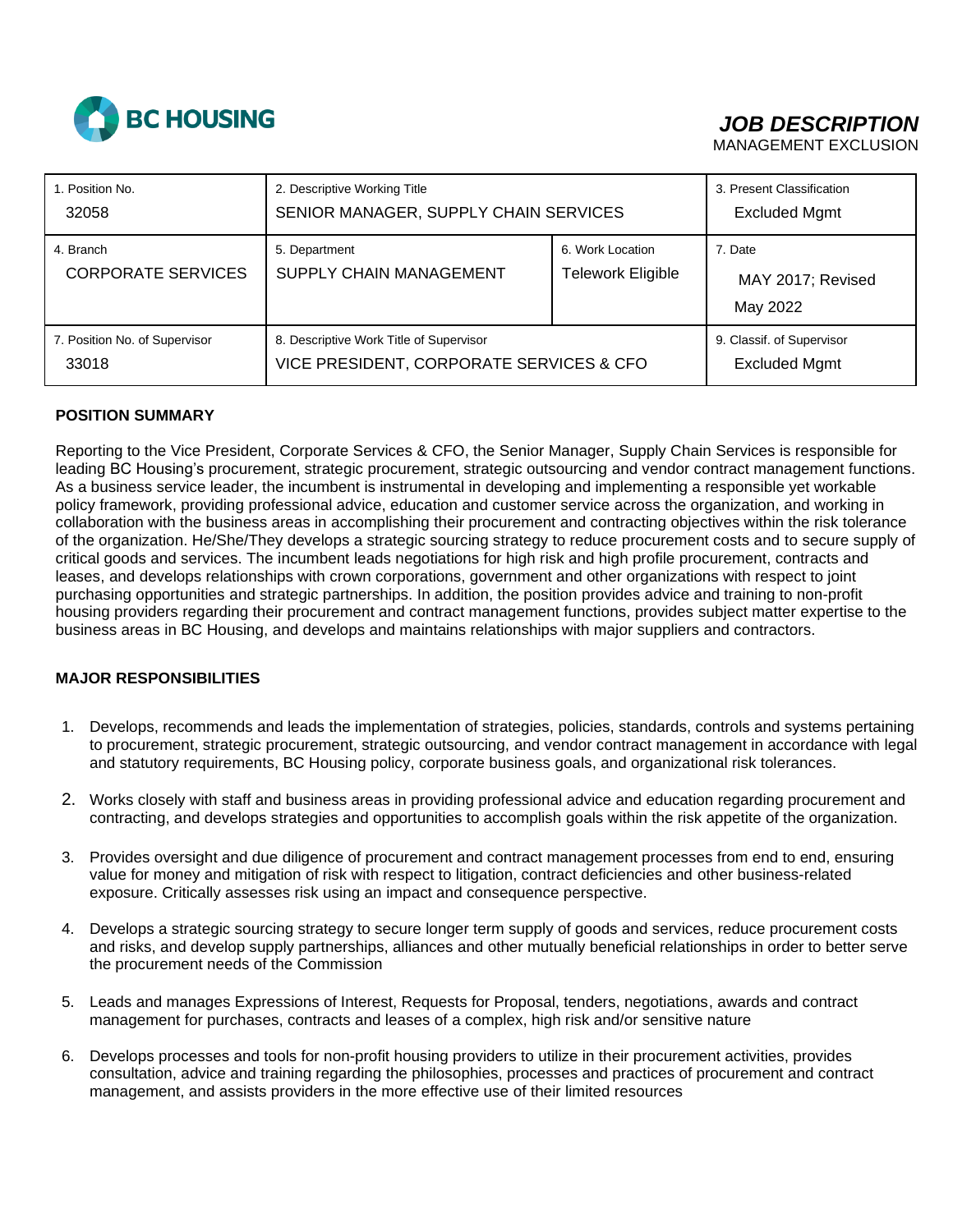- 7. Develops performance metrics and manages the analysis of vendor contract performance data; reports on performance, and recommends options and strategies for performance improvement and changes in targets and measures where deemed appropriate
- 8. Manages the dispute resolution process where there are disputes regarding the provision of goods and services and adherence to contract provisions; authorizes equitable adjustments and works closely with legal advisors in dealing with matters that proceed to litigation.
- 9. Liaises with major suppliers/contractors to keep current with market conditions, market structures, and service/supply performance, convey information regarding purchasing and contracting policies and processes, provide interpretations of contracts, and pursue supply chain opportunities
- 10. Participates as a member of the Branch Senior Management Team; brings forward issues and priorities of concern and relevance to the Branch and the Commission, participates in the discussion of issues impacting business or operating strategies, and provides advice and counsel from a financial and accounting perspective regarding emerging issues.
- 11. Supervises the work of staff in accomplishing the business activities of the program area. Creates a supportive and progressive environment, coaches, trains and ensures staff are provided with information necessary to perform their assigned duties. Completes performance evaluations, addresses performance issues, and takes disciplinary action, which may include suspension and the recommendation for termination. Plays a key role in recruitment activities, including hiring, promotion and demotion decisions, and recommends compensation activities of staff. Resolves grievances up to the second stage of the process. May contribute and participate on the negotiating committee as a management representative. Manages resources required to fulfill operational requirements, develops staffing plan, and recommends staffing levels to accomplish goals.
- 12. Performs other related duties that do not affect the nature of the job, including conducting special studies, making presentations and participating in task force, project teams and committee work.

## **ORGANIZATION**

The Senior Manager, Supply Chain Services, reports to the Vice President, Corporate Services & CFO.

The position supervises a team of staff, including excluded and bargaining unit employees.

### **QUALIFICATIONS**

### **Education, Experience and Occupational Certification**

University degree in a relevant field such as business, finance or economics

Considerable experience in leading procurement, strategic procurement, strategic outsourcing, and contracting within the public or not-for-profit sector

Or an equivalent combination of education, training and experience acceptable to the Employer.

## **Knowledge, Skills and Abilities**

#### **Core Competencies:**

- Personal Effectiveness
- Communication
- Results Oriented
- **Teamwork**
- Service Oriented

### **Leadership Competencies:**

- Alignment & Results
- Relationship Building/Management
- Team Development

Considerable risk management knowledge and experience